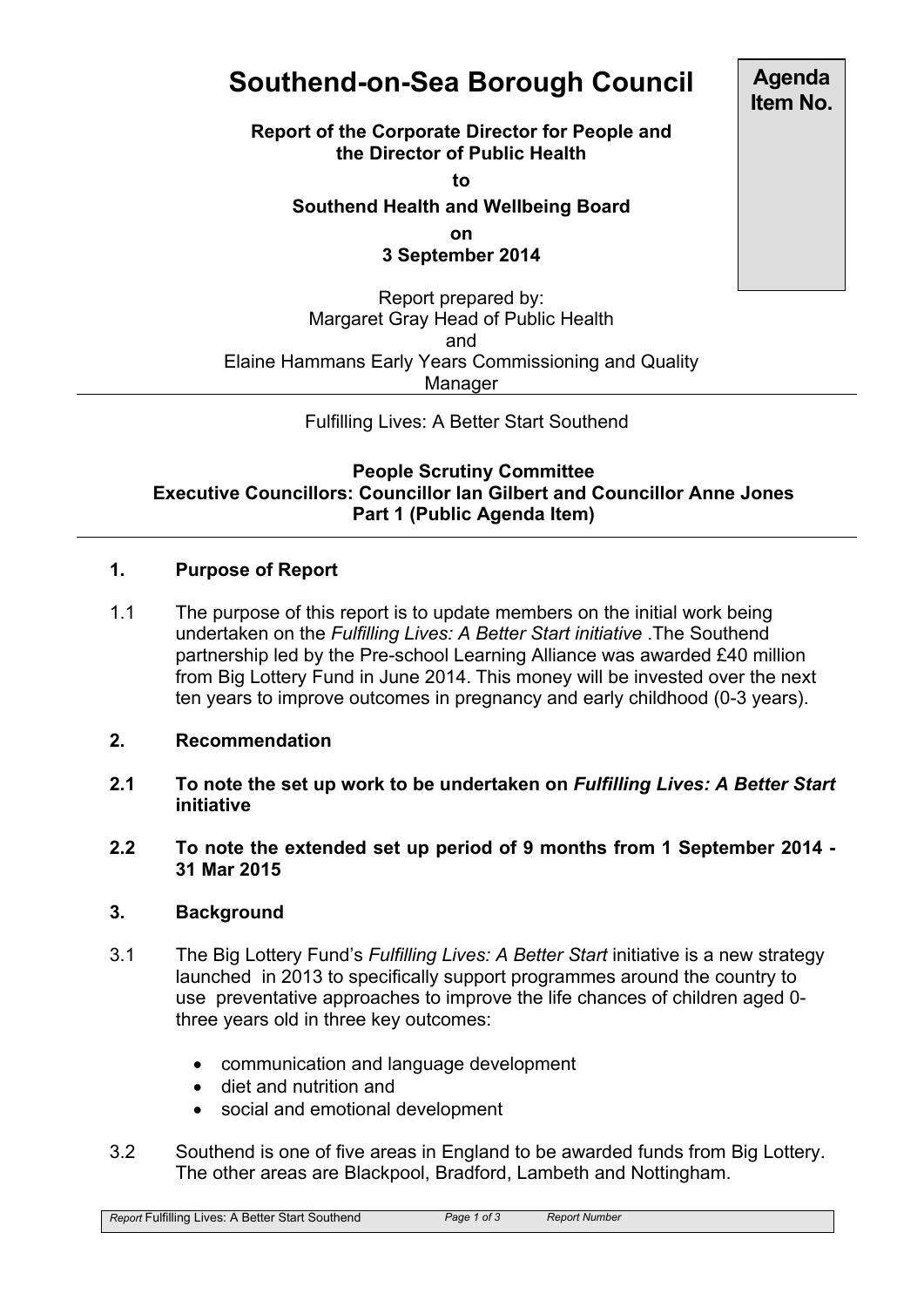- 3.3 This money will be invested over the next ten years to improve outcomes in pregnancy and early childhood (0-3 years) for children and families in six key wards across Southend: Kursaal, Milton, Victoria, Westborough, Shoebury, and West Shoebury.
- 3.4 The Southend bid development was coordinated by staff from Pre-school Learning Alliance and Southend-on-Sea Borough Council. Local staff were supported by the Dartington Social Research Unit.
- 3.5 The Big Lottery Fund panel reported that the strengths of the Southend bid were:
	- Evidence of a strong and effective shared leadership with existing relationships that will continue to be involved in delivery of the project.
	- Strong public health proposal that will strengthen universal services as its core offer, with specialist services available for those identified as in need.
	- The partnership is already delivering a good range of services and interventions and this project will build on these, supported by peer work.
	- A commitment to innovation
	- Strong ethos to commit additional funds

# **4.0 Preparation and support for mobilisation**

- 4.1 Michael Freeston will be the Pre-school Learning Alliance strategic lead. Michael has held initial meetings with the Director of People, Director of Public Health and the three bid coordinators.
- 4.2 Big Lottery held a 2 day briefing event for successful sites in July 2014. The event had two main aims:
	- 1: to allow representatives from the 5 successful bid areas to meet each other and share their proposals. Big Lottery are encouraging the sites to work collaboratively and to share good practice
	- 2: to introduce support partners and to inform sites about the support available for sites during the mobilisation and delivery phases
- 4.3 *A Better Start* is a 'test-and-learn' initiative, so expects each area partnership to not only deliver a great portfolio of interventions at an individual area level, but also expects that as a collective of investment areas the 5 sites will work together with the evaluation partners to produce robust evidence of what works in early years prevention.

# 4.3 **Partners for** *A Better Start*

The *A Better Start* collaboration is made up of Big Lottery Fund (the funder), The Warwick Consortium and the London School of Economics (to ensure coherent and effective evaluation activity), the Social Research Unit at Dartington (to support sites during portfolio set up), and the five sites as grant holders and primary delivery agencies. As a collective, these make up the *Partners for A Better Start*.